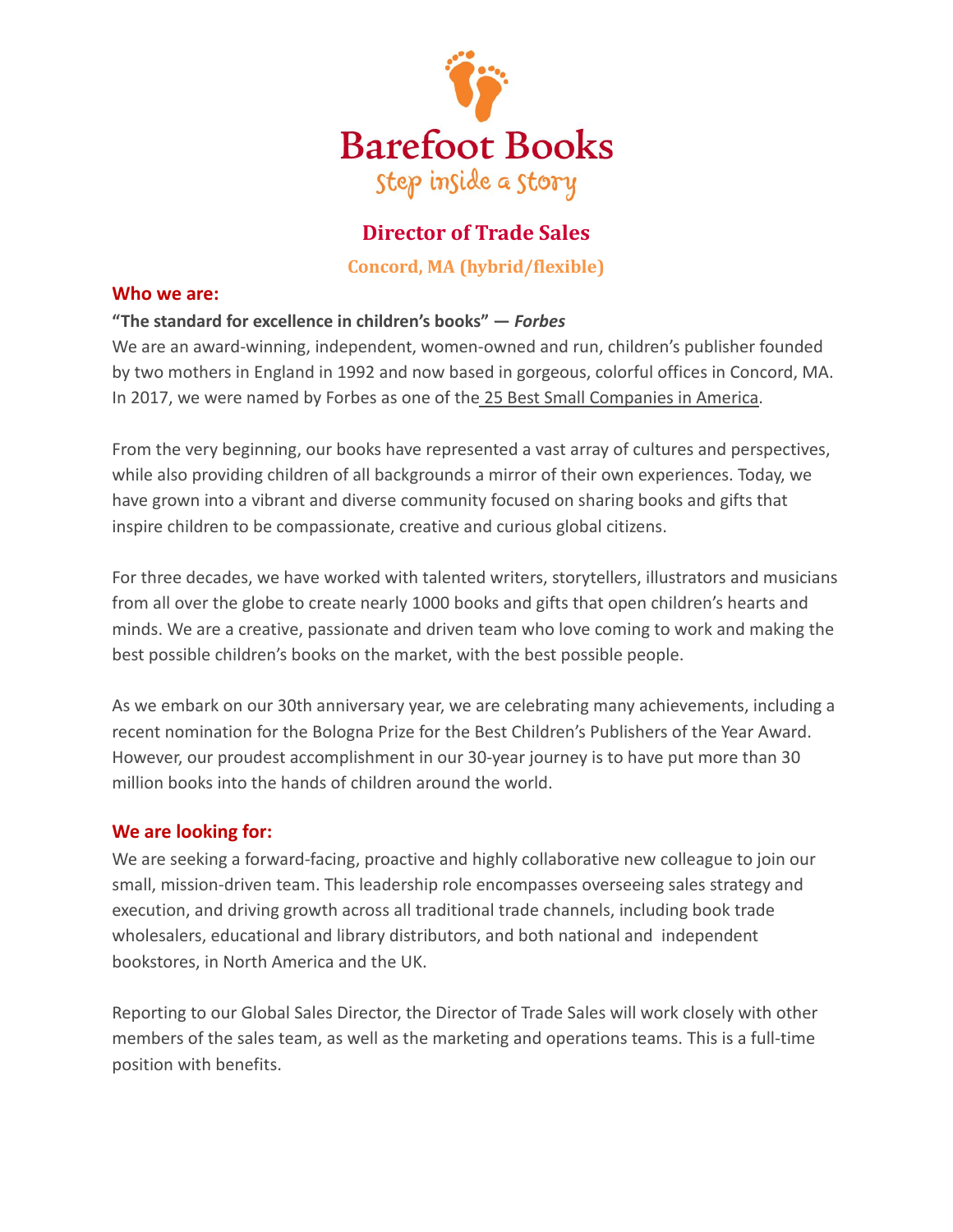#### **Who you are:**

You have at least 5 years experience in a sales management role, ideally within the publishing industry, and are looking to apply your skills and expand upon them. You're versatile and thrive in a fast-paced, creative environment. You enjoy owning a book of accounts, executing concrete tasks and meeting sales goals. Above all, you understand relationships (both internal and external) rule the day, and you take the time to listen and respond to the needs of clients and colleagues. You have strong communication skills, both written and verbal; you appreciate efficiency, but you also recognize when a more bespoke, nuanced approach is necessary.

# **What you'll do:**

The Director of Trade Sales will be responsible for a robust portfolio of North American and UK-based accounts, both house and repped, that serve the book trade and education channels. Through a combination of sales preparation, execution and follow-up, strategic business development and prospecting, your aim is to strengthen relationships and foster new ones. Key areas of focus for this role include:

- Managing day-to-day business for an established book of accounts across aforementioned market channels
- Seasonal presentations to independent reps, distributors, collection development and catalog merchandising teams
- Conducting business reviews with account stakeholders to achieve growth goals
- Regular check-ins with independent reps and distributors in the US, Canada and UK/mainland Europe
- Analyzing individual account performance as well as broader sales trends/demand
- Proactively identifying prospective customers and develop inbound sales leads
- Participation in regular sales budget forecasting and inventory planning
- Providing valuable insight on future publications from the perspective of these markets
- Traveling to conferences and to meet with clients in-person as needed

## **We're hoping to find some someone who:**

- Has 5+ years experience in sales account management in the publishing industry, children's publishing experience a plus
- Enjoys meeting new people as well as building long-term relationships
- Loves finding the happy place between what we do and what the client needs
- Has excellent communication skills, is a confident presenter and skillful negotiator
- Is highly organized with an innate attention to detail and strong execution skills
- Finds personal goals motivating but also enjoys collaboration and shared wins
- Is willing to travel to meet customers and prospects, and attend trade shows
- Connects with Barefoot's mission to open children's hearts, minds and worlds